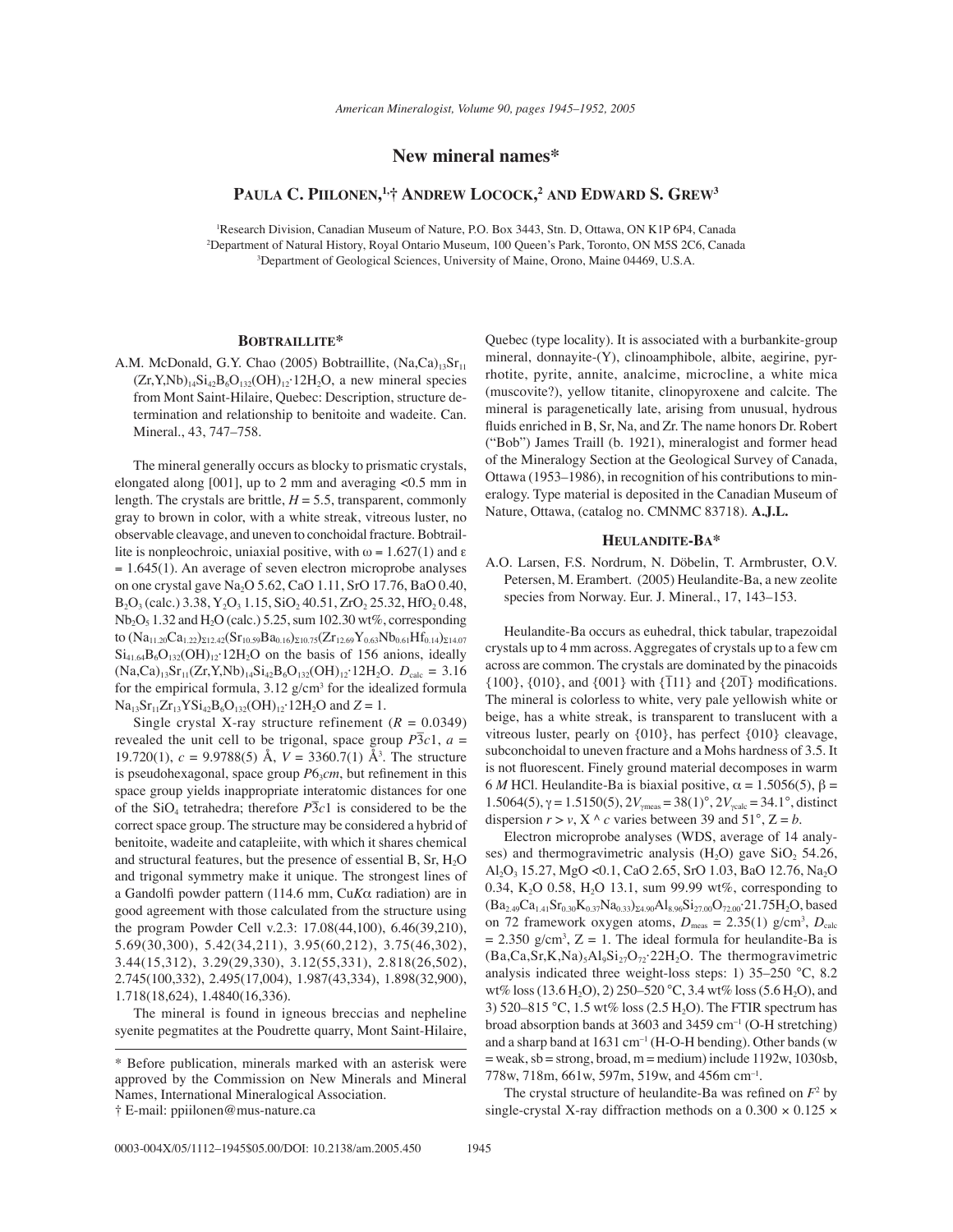0.250 mm grain,  $R_1 = 0.0354$  for 2731 observed reflections with  $I > 2\sigma(I)$ . Heulandite-Ba is monoclinic,  $C2/m$ ,  $a = 17.738(3)$ , *b*  $= 17.856(2)$ , *c* = 7.419(1) Å, β = 116.55°, *V* = 2102.0(7) Å<sup>3</sup>. The strongest lines on the powder X-ray diffraction pattern (diffractometer, Cu $K\alpha_1$  radiation, 96 lines given) include 8.946(26,020), 7.941(66,200), 5.942(24,220), 5.266(17,3ñ 11), 5.116(59,111),  $5.085(28,310)$ ,  $4.378(26,\overline{4}01)$ ,  $3.978(97,131)$ ,  $3.904(16,240)$ ,  $3.738(18,\overline{2}41), 3.711(18,041), 3.564(48,\overline{3}12), 3.484(17,\overline{5}11),$  $3.428(42,\overline{2}22)$ ,  $3.403(22,\overline{4}02)$ ,  $3.323(17,002)$ ,  $3.181(56,\overline{4}22)$ , 3.131(45,510), 3.074(24, <sup>ñ</sup> 132), 3.038(26,5ñ 12), 2.994(25,331),  $2.973(100,151)$ ,  $2.807(65,621)$ ,  $2.734(29,261)$ ,  $2.429(18,712)$ ,  $2.093(16,621)$ , and  $1.770(13,772)$ . Heulandite-Ba is isostructural with other members of the heulandite series of zeolites; Ba is concentrated in the *C* ring over three cation sites.

The type locality for heulandite-Ba is the Northern Ravnås prospect, southern Vinoren, Kongsberg ore district, Flesberg community, Buskerud county, Norway. It has also been found at the Bratteskjerpet mine, Saggrenda, and at Sjoa in Sel community, Oppland county. Heulandite-Ba at the Northern RavnÂs prospect occurs in calcite-quartz veins of the Kongsberg silver ore type. These Permian hydrothermal veins are found crosscutting early Precambrian metamorphic rocks, often deposited along fractures and fissures. The silver ore occurs at the intersections between these calcite veins and zones of disseminated sulphides (pyrite and pyrrhotite, called "fahlbands") which are roughly parallel to the north-south strike of the Precambrian rocks. The veins containing the heulandite-Ba range in size from a few mm to 10 cm in thickness and contain acanthite, barite, chalcopyrite, fluorite, galena, sphalerite, and silver. Late-stage minerals include brewsterite- and heulandite-series zeolites, calcite, and harmotome. The mineral is named for its chemistry and relationship to other heulandite minerals. Type material has been deposited at the Geological Museum, University of Oslo (catalog no. 33929). **P.C.P.**

#### **HOLTSTAMITE\***

U. Hålenius, U. Häussermann, H. Harryson. (2005) Holtstamite,  $Ca_3(Al, Mn^{3+})_2(SiO_4)_{3-x}(H_4O_4)_{x}$ , a new tetragonal hydrogarnet from Wessels Mine, South Africa. Eur. J. Mineral., 17, 375-382.

Holtstamite from the Wessels Mine, South Africa, occurs as scarce, rounded grains up to 3 mm within vesuvianite. The rounded grains are composed of small, <0.4 mm, often twinned crystals, occasionally as pseudo-octahedra with twinning around [111]. Holtstamite is pale brownish yellow, transparent, vitreous, non-fluorescent, has a Mohs hardness of 6, is brittle with conchoidal fracture and does not show cleavage. The mineral is uniaxial positive,  $\omega = 1.718$ ,  $\epsilon = 1.746$ , weakly pleochroic with  $O =$  pale orange, and  $E =$  lemon yellow.

The chemical composition of holtstamite was determined by a combination of electron microprobe (WDS), FT infrared spectroscopy, and optical spectroscopy. The average of 15 analyses gave  $SiO_2$  26.26,  $Al_2O_3$  10.77,  $Mn_2O_3$  11.64,  $Fe_2O_3$ 6.30, CaO 36.76, H<sub>2</sub>O 7.87, sum 99.61 wt%, corresponding to  $\text{Ca}_{3}(\text{Al}_{0.96}\text{Mn}_{0.68}^{3+}\text{Fe}_{0.37}^{3+})_{\text{22.01}}(\text{SiO}_{4})_{\text{2.00}}(\text{H}_{4}\text{O}_{4})_{\text{0.99}}$  based on 24 negative charges. The ideal formula is  $Ca_3(Al, Mn^{3+})_2(SiO_4)_{3-x}(H_4O_4)_x$ . The presence of  $Mn^{3+}$  was confirmed by optical absorption spectroscopy, with absorption bands due to spin-allowed d-d transition in octahedrally-coordinated Mn<sup>3+</sup> at  $\sim$ 12500, 19500, 21500, and  $23000 \text{ cm}^{-1}$ . Single-crystal FTIR spectra of holtstamite have strong OH-stretching bands at 3480, 3560, and 3670 cm<sup>-1</sup>. Based on the FTIR spectrum, OH concentrations are comparable to those in henritermierite, the  $Mn^{3+}$  analogue of holtstamite.

The structure of holtstamite  $(0.017 \times 0.013 \times 0.009$  mm crystal) was refined on  $F<sup>2</sup>$  using starting parameters from henritermierite (Armbruster *et al.* 2001; *Am. Mineral.*, 86, 147–158),  $R_1$  = 0.037 for 549 unique reflections with  $F_0 > 4\sigma(F_0)$ . Holtstamite is tetragonal, *I*41/*acd*, *a* = 12.337(3), *c* = 11.930(5) Å, *V* = 1815.76  $\AA$ <sup>3</sup>,  $D_{\text{calc}}$  = 3.25 g/cm<sup>3</sup>,  $Z$  = 8. The strongest lines on the powder Xray diffraction pattern (diffractometer, Cu*K*α radiation, 46 measured and indexed lines) include 4.920(17,112), 4.360(17,220), 4.291(20,022), 3.268(29,312), 3.082(44,400), 2.978(45,004), 2.757(55,420), 2.743(100,402), 2.685(54,204), 2.501(47,422), 2.464(26,224), 2.415(15,431), 2.248(24,521), 2.240(20,512), 2.188(18,215), 2.003(20,611), 1.994(32,532), 1.987(19,523), 1.761(15,444), 1.671(37,406), 1.643(36,642), 1.633(39,624), and 1.614(56,426). Holtstamite is the Al-analogue of henritermierite, with most crystals showing compositional zoning with cores approaching henritermierite compositions and rims with 65% of the  $Ca<sub>3</sub>Al<sub>2</sub>(SiO<sub>4</sub>)<sub>2</sub>(OH)<sub>4</sub>$  molecule. It is polymorphous with hibschite, and is a polyhedral framework of  $M1O<sub>6</sub>$  octahedra and  $SiO<sub>4</sub>$  tetrahedra that share corners. Apart from the extensive  $Al \leftrightarrow Mn^{3+}$  substitution between henritermierite and holtstamite, the main difference in the two structures is the slightly cation deficient Si1 site in holtstamite. It is proposed that Jahn-Teller distorted  $Mn^{3+}$  is a necessary requirement in this Al-dominant hydrogarnet to stabilize the mineral with respect to its cubic counterparts.

Holtstamite was found in vesuvianite-rich skarns formed by hydrothermal alteration of primary Mn ores at Wessels Mine, Kalahari manganese field, South Africa. It is associated with Mn3+-bearing vesuvianite, calcite and henritermierite. The mineral is named after Dr. Dan Holtstam (b. 1963) in honor of his contributions to Swedish mineralogy and specifically of Mndeposits of the LÂngban type. Type material has been deposited in the mineral collection at the Swedish Museum of Natural History, Stockholm, Sweden (catalog no. 960380).

**Discussion.** The powder X-ray diffraction data provided in the abstract was taken from the IMA proposal (2003-047) and was not present in the original manuscript. **P.C.P.**

#### **KUDRIAVITE\***

I.V. Chaplygin, N.N. Mozgova, L.O. Magazina, O.Yu. Kuznetsova, Y.G. Safonov, I.A. Bryzgalov, E. Makovicky, T. Balić-Žunić (2005) Kudriavite, (Cd,Pb) $\mathrm{BiS}_2$ , a new mineral species from Kudriavy volcano, Iturup Island, Kurile arc, Russia. Can. Mineral., 43, 695-701.

The mineral occurs as slender platy crystals (usually striated along the elongation) up to 400 µm long, which form chaotic aggregates some millimeters in diameter. The crystals are very brittle, VHN<sub>10</sub> = 129 kg/mm<sup>2</sup>, *H* not given, opaque, dark gray with a reddish tint, black streak, metallic luster, and uneven fracture. Under reflected light, the mineral is white with a slight yellow hue, no internal reflections, distinct bireflectance, and strongly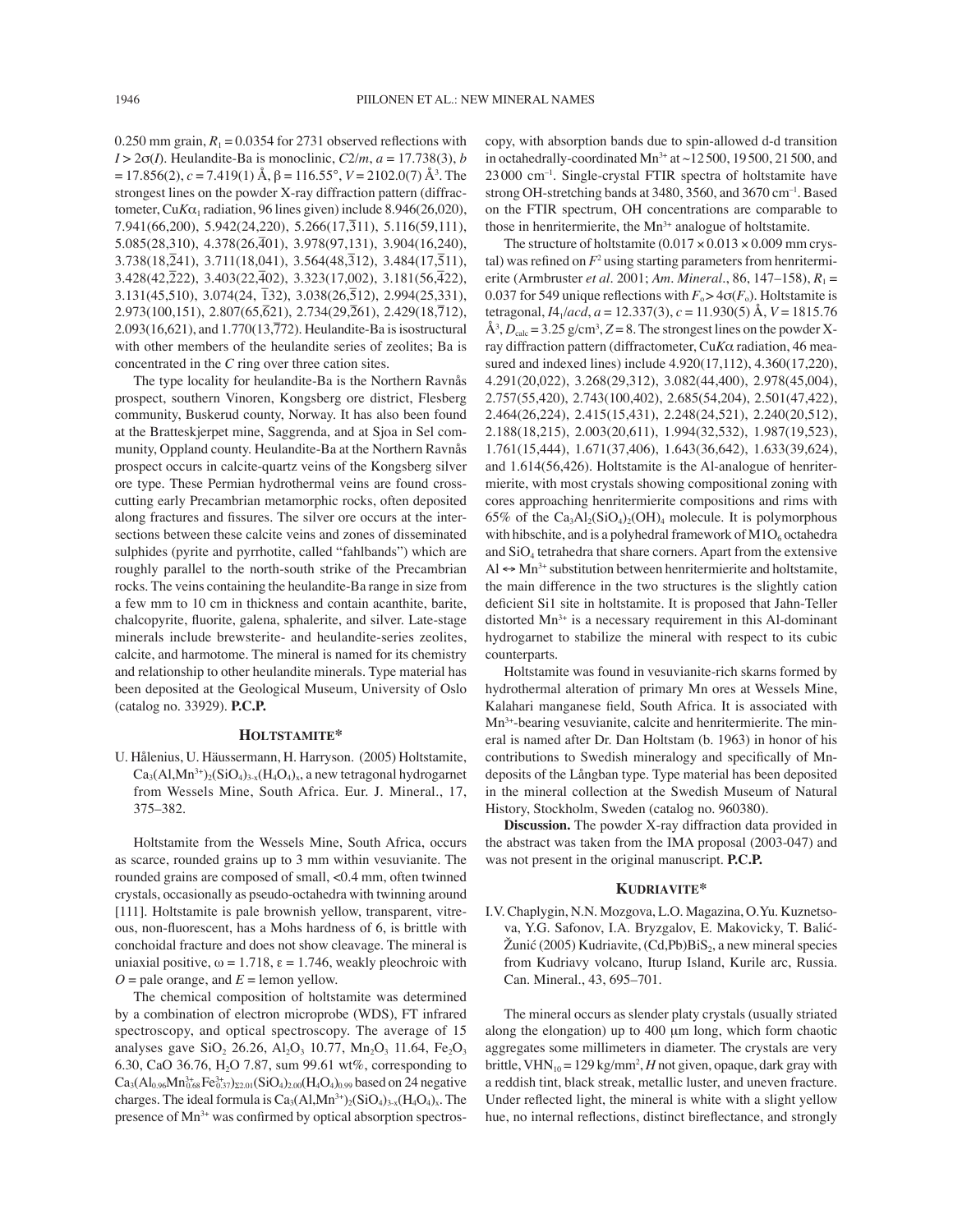anisotropic (but with no color effect). An average of nine electron microprobe analyses gave Cd 8.25, Pb 13.10, Fe 0.17, Mn 0.26, Bi 55.37, In 2.80, Tl 0.02, S 17.70, Se 2.23, Cl 0.02, sum 99.71 wt%, corresponding to  $(Cd_{0.51}Pb_{0.44}Fe_{0.02}Mn_{0.03})_{\Sigma1.00}(Bi_{1.83}In_{0.17})_{\Sigma2.00}$  $(S_{3.81}Se_{0.19})_{\Sigma4.00}$  for seven atoms, ideally CdBi<sub>2</sub>S<sub>4</sub>. Reflectance values for randomly oriented grains (in air, Si standard) are  $(R_1-R_2)$ 36.4–29.6 (470 nm), 38.8–32.4 (546 nm), 38.2–31.8 (589 nm), and 37.7 $-31.4$  (650 nm).  $D_{\text{calc}} = 6.593$  for the empirical formula, 6.289 g/cm<sup>3</sup> for the ideal formula and  $Z = 4$ .

Single crystal X-ray structure refinement  $(R = 0.0488)$  revealed that the mineral is a homologue of pavonite with  $N = 3$ : monoclinic, space group *C*2/*m*, *a* = 13.095(1), *b* = 4.0032(3), *c*  $= 14.711(1)$  Å, β = 115.59(1)°, *V* = 695.5(1) Å<sup>3</sup>. The cell dimensions are very similar to synthetic  $CdBi<sub>2</sub>S<sub>4</sub>$ . The strongest lines of a Gandolfi powder pattern (114.6 mm, Cu*K*α radiation) are in good agreement with those calculated from the structure using the program LAZY PULVERIX: 4.694(24,201), 3.690(97,202),  $3.640(95,\overline{2}04), 3.508(83,\overline{1}12), 3.317(16,004), 3.273(32,\overline{4}02),$  $3.111(38,112)$ ,  $2.935(83,311)$ ,  $2.807(100,310)$ ,  $2.341(39,114)$ ,  $2.331(21,115)$ ,  $2.211(18,006)$ ,  $2.082(16,601)$ ,  $2.037(31,116)$ ,  $2.017(31,515)$ ,  $2.002(39,020)$ ,  $1.907(40.511)$ , and  $1.754(21,224)$ . Grumiplucite,  $HgBi<sub>2</sub>S<sub>4</sub>$ , is the only other known natural pavonite homologue with  $N = 3$ .

Platy or box-shaped-skeletal crystals of the mineral occur as a high-temperature (about 400 °C) fumarole encrustation in the steep inner wall of the crater rim of Kudriavy volcano, on Iturup Island, in the Kurile arc, Russia (type locality). Kudriavite is found beneath a layer of secondary sulfates and oxides in a sulfide-rich layer up to 0.5 m thick (on altered basaltic andesite debris) that includes pyrite, Pb-Bi sulfosalts, wurtzite, greenockite and ReS<sub>2</sub>. Minerals directly associated with kudriavite include cannizzarite, greenockite and pyrite. The mineral is named after the type locality. Type material is deposited in the Fersman Mineralogical Museum, Russian Academy of Sciences, Moscow, Russia (catalog no. 3112/1).

**Discussion.** The density presented here (calculated from the empirical formula) differs from that reported by the authors:  $D_{\text{calc}}$ = 6.578 g/cm3 . **A.J.L.**

#### **MILOTAITE\***

W.H. Paar, D. Topa, E. Makovicky, F.J. Culetto (2005) Milotaite, PdSbSe, a new palladium mineral species from Předbořice, Czech Republic. Can. Min., 43, 689-694.

The mineral was found in a single polished section as subhedral grains up to 25 µm in diameter. Synthetic PdSbSe was also investigated, because of the scarcity of natural material. The synthetic material is brittle,  $VHN<sub>100</sub> = 465 kg/mm<sup>2</sup>, H =$ 4.5, opaque, silvery gray, gray streak, metallic luster, and has no cleavage or parting. White in reflected light, isotropic, no internal reflections. An average of five electron microprobe analyses on two grains of natural material gave Pd 34.17, Cu 0.78, Ag 0.35, Sb 38.03, Se 26.38, sum 99.71 wt%, corresponding to  $Pd_{0.98}Cu_{0.04}$  $Ag<sub>0.01</sub>Sb<sub>0.95</sub>Se<sub>1.02</sub>$  for three atoms, ideally PdSbSe. Reflectance values of natural milotaite (in air, WTiC standard) are 48.6 (470 nm), 47.5 (546 nm), 47.6 (589 nm), and 49.0 (650 nm).  $D_{\text{calc}} =$ 8.009 for the empirical formula,  $8.088$  g/cm<sup>3</sup> for the ideal formula and  $Z = 4$ . Single crystal X-ray structure refinement ( $R = 0.0184$ )

of synthetic material showed milotaite to be a member of the ullmanite subgroup of the gersdorffite group: cubic, space group *P*2<sub>1</sub>3, *a* = 6.3181(5) Å, *V* = 252.20(5) Å<sup>3</sup>. Powder diffraction data were calculated from the structure using Powder Cell v.2.3 ( $\lambda$  = 1.540598 Å), strongest lines [*d* in Å (I,hkl)] are 3.159(53,200), 2.825(100,201), 2.579(81,211), 2.234(32,220), 1.9047(98,311), 1.7521(27,320), 1.6883(25,312), and 1.3785(18,412). The most closely related minerals are the isostructural species michenerite PdBiTe and testibiopalladite PdSbTe.

The mineral occurs in a low-temperature selenium-rich assemblage developed in uraninite-bearing calcite veins that cross-cut metamorphic rocks at Předbořice, Czech Republic (type locality), and is found enclosed in eucairite and tiemannite, and randomly intergrown with a graphic intergrowth of bornite and selenian digenite. Associated minerals include chrisstanleyite, fischesserite, gold, silver-rich hakite, tyrrellite, clausthalite, chaméanite and uraninite. The mineral is named after Milota Makovicky (b. 1941), Geological Institute, University of Copenhagen, for her outstanding investigations of sulfide and sulfarsenide systems with platinum-group elements. Type material (one polished section) is deposited in the Department of Geography, Geology and Mineralogy, Division of Mineralogy and Material Sciences (Mineralogical Museum), Salzburg, Austria (catalog no. 14935). **A.J.L.**

# PDCU (= SKAERGAARDITE), (FE,NI,IR)<sub>8</sub>S<sub>8</sub>, **CU3PBPT8S16, PT2AS3, BI3TE, PD5BI2, PD3(SB,BI)**  PD<sub>3</sub>B<sub>I2</sub>, PTBI, PD<sub>3</sub>PB (= ZVYAGINTSEVITE), PD<sub>2</sub>GE, **PGE OXIDES, PGE HYDROXIDES**

I.Ya. Nekrasov, A.M. Lennikov, B.L. Zalishchak, R.A. Oktyabrsky, V.V. Ivanov, V.I. Sapin, V.I. Taskaev (2005) Compositional variations in platinum-group minerals and gold, Konder alkaline-ultrabasic massif, Aldan Shield, Russia. Can. Mineral., 43, 637-654.

PdCu (= skaergaardite, *Mineral. Mag.*, 68, 615-632) occurs in solid solution with hongshiite PtCu and tulameenite Pt(Cu,Fe) as rims on isoferroplatinum  $(Pt, Pd)_{3}$ (Fe,Cu). Three listed electron microprobe analyses have Pt 25.20, 25.65, 20.32; Pd 40.97, 41.02, 45.83; Cu 26.16, 26.41, 28.44; Fe 5.23, 5.20, 5.06; Ag 0.42, 0.26, 0.38; sum 97.98, 98.54, 100.03 wt% corresponding to  $Pd_{0.75}Pt_{0.25}Cu_{0.81}Fe_{0.18}Ag_{0.01}$ ,  $Pd_{0.75}Pt_{0.26}Cu_{0.81}Fe_{0.18}$ ,  $Pd_{0.80}Pt_{0.19}Cu_{0.83}Fe_{0.17}Ag_{0.01}$ , for two atoms, ideally PdCu.

 $(Fe, Ni, Ir)_{8}S_{8}$  (iron-nickel-iridium monosulfides) are found intergrown with magnetite and pyrrhotite in dikes of magnetite-phlogopite pyroxenite. The material is isotropic and has microhardness 180–220 kg/mm<sup>2</sup>. Two listed electron microprobe analyses have Pt 2.13, 1.09; Ir 26.23, 25.54; Rh 2.21, 2.71; Fe 19.21, 19.96; Ni 17.93, 18.31; Cu 2.88, 2.87; S 27.66, 28.29; sum 98.24, 98.77 wt% corresponding to  $(F_{2,19}Ni_{2,83}Ir_{1,27}Cu_{0,42}Rh_{0,20})$  $Pt_{0.10}$ )<sub>28.01</sub>S<sub>8</sub>, (Fe<sub>3.24</sub>Ni<sub>2.83</sub>Ir<sub>1.20</sub>Cu<sub>0.41</sub>Rh<sub>0.24</sub>Pt<sub>0.05</sub>)<sub>27.97</sub>S<sub>8</sub> for eight anions, ideally  $(Fe, Ni, Ir)_{8}S_{8}$ . The stoichiometry of this material is not consistent with its description as being like pentlandite  $(Fe,Ni)_{9}S_8.$ 

 $Cu<sub>3</sub>PbPt<sub>8</sub>S<sub>16</sub>$  occurs in solid solution with konderite  $Cu<sub>3</sub>PbRh<sub>8</sub>S<sub>16</sub>$  and inagylite  $Cu<sub>3</sub>PbIr<sub>8</sub>S<sub>16</sub>$  in an assemblage of platinum-group-element (PGE)-bearing sulfides and PGE alloys in dunite. This material has microhardness  $412-435$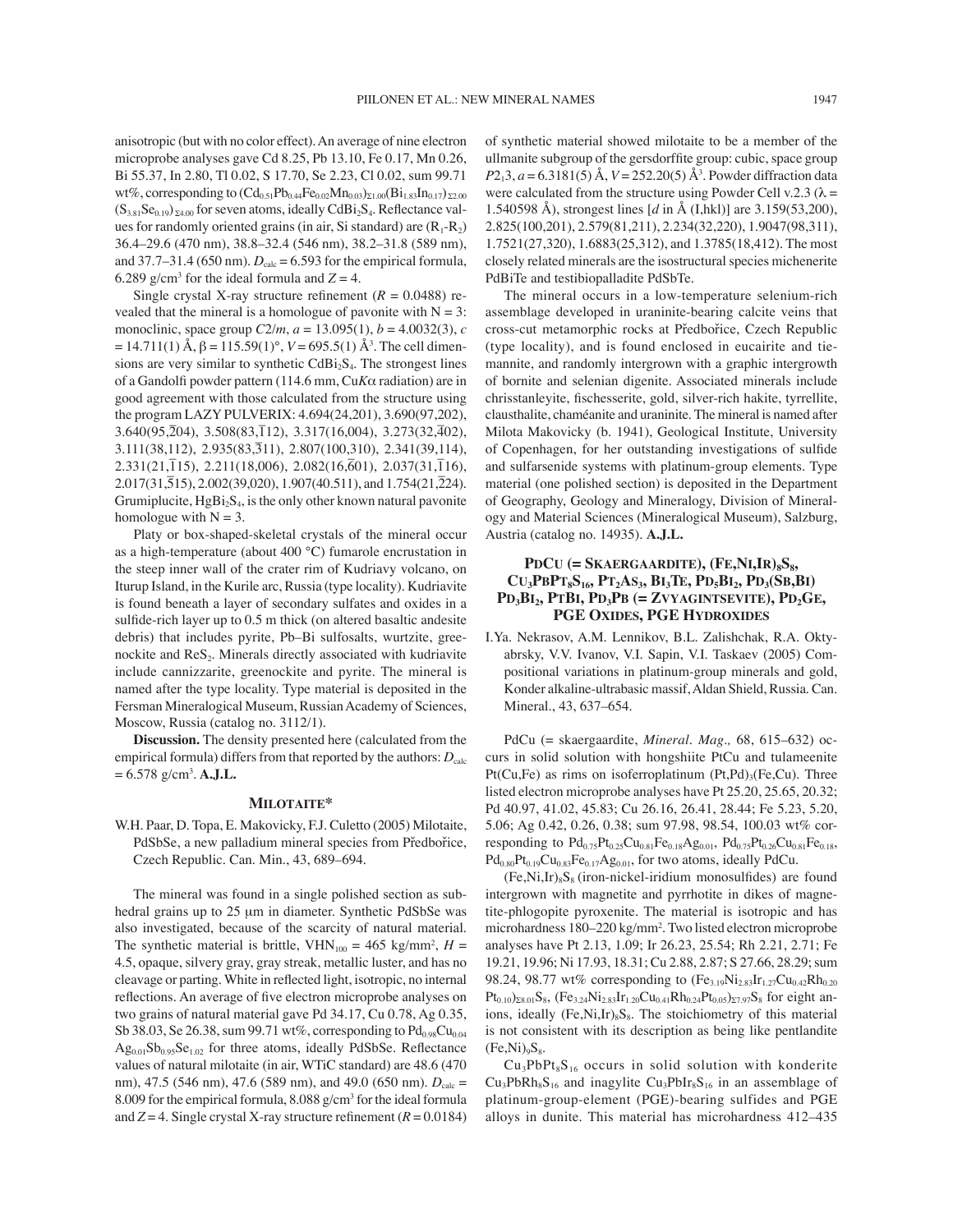kg/mm2 , and two listed electron microprobe analyses have Pb 8.12, 7.60; Cu 9.32, 10.12;, Ir 18.73, 18.20; Pt 29.15, 30.67; Rh 9.25, 9.14; Fe 0.74, 0.72; S 24.12, 24.47; sum 99.43, 100.92 wt% corresponding to  $(Cu_{3.12}Pb_{0.83}Pt_{3.18}Ir_{2.07}Rh_{1.91}Fe_{0.28})_{\Sigma11.39}S_{16}$  $(Cu_{3,34}Pb_{0.77}Pt_{3,30}Ir_{1.99}Rh_{1.86}Fe_{0.27})_{\Sigma11.53}S_{16}$  for sixteen anions, ideally  $Cu<sub>3</sub>PbPt<sub>8</sub>S<sub>16</sub>$ .

 $Pt<sub>2</sub>As<sub>3</sub> occurs as fine inclusions up to 25  $\mu$ m across in isofer$ roplatinum  $(Pt, Pd)_{3} (Fe, Cu)$ . This material has microhardness 500 kg/mm<sup>2</sup>, and one chemical analysis (method unspecified) has Pt 51.62, Rh 1.08, Ir 10.57, Os 0.28, Cu 0.16, S 2.2, As 33.14, sum 99.05 wt% corresponding to  $(Pt_{1.57}Ir_{0.32}Rh_{0.06}Os_{0.01}Cu_{0.01})_{\Sigma1.97}(As_{2.62})$  $S_{0.41}$ )<sub>23.03</sub> for five atoms, ideally Pt<sub>2</sub>As<sub>3</sub>.

 $Bi<sub>3</sub>Te$  occurs with native Bi and "Pt oxide" in the decomposition products of bismuthian telluropalladinite  $Pd_9(Te,Bi)_4$ , as mica-like accumulations up to 5 µm across, and cementing gold segregations. No analytical data are given.

 $Pd_5Bi_2$  occurs on the margin of grains of sobolevskite PdBi, and in platinian tetra-auricupride AuCu and as inclusions in froodite PdBi<sub>2</sub>. One electron microprobe analysis has Pd 57.69, Bi 43.68, sum 101.37 wt% corresponding to  $Pd_{5.05}Bi_{1.95}$  for seven atoms, and analogous to stibiopalladinite  $Pd_5Sb_2$ .

 $Pd_3(Sb,Bi)$  occurs with  $Pd_5Bi_2$ . Two electron microprobe analyses have Pd 77.26, 77.34; Sb 15.01, 15.03; Bi 8.14, 8.54; sum 100.41, 100.91 wt% corresponding to  $Pd_{3.27}Sb_{0.56}Bi_{0.18}$ , for four atoms. In the text, this compound is given the formula  $Pd_3(Bi, Sb)$ , which is not consistent with the reported compositions. The closest valid mineral species is mertieite-I  $Pd_{11}(Sb, As)_4$ 

 $Pd_3Bi_2$  is not referred to in the text, and its occurrence is not reported, but two electron microprobe analyses are tabulated: Pd 44.27, 47.27; Bi 55.31, 52.00; sum 99.58, 99.27 wt% corresponding to  $Pd_{3.06}Bi_{1.94}$ ,  $Pd_{3.20}Bi_{1.80}$ , for five atoms. The closest valid mineral species is sobolevskite PdBi.

PtBi is not referred to in the text, and its occurrence is not reported, but one electron microprobe analysis is tabulated: Pd 12.23, Pt 34.10, Sb 13.64, Bi 39.95, sum 99.92 wt% corresponding to  $Pt_{0.93}Pd_{0.18}Bi_{0.56}Sb_{0.33}$  for two atoms, ideally PtBi, the platinum analogue of sobolevskite PdBi.

 $Pd_3Pb$  (= zvyagintsevite) is reported as a "new phase" present as inclusions  $5-15 \mu m$  across in cuprian gold. One chemical analysis (method unspecified) has Pd 57.52, Pb 34.74, Bi 7.02, Pt 1.20, sum 100.48 wt% corresponding to  $Pd_{2.89}Pb_{0.90}Bi_{0.18}Pt_{0.03}$ for four atoms, ideally Pd<sub>3</sub>Pb, and in excellent agreement with the accepted mineral species zvyagintsevite.

Pd<sub>2</sub>Ge occurs as a narrow  $5-17$  µm rim along with a new Pd-Au-bearing sulfide (for which no analytical data are given) on skaergaardite PdCu. The average of eight electron microprobe analyses is Pd 75.62, Ag 1.12, Ge 23.89, sum 100.63 wt%, corresponding to  $Pd_{2.03}Ag_{0.0.3}Ge_{0.94}$  for three atoms. This is the first germanide, and the first PGE-Ge mineral known.

PGE oxides and PGE hydroxides are reported to form thin films on earlier PGE minerals (isoferroplatinum, tulameenite, hongshiite). Electron microprobe analyses of the oxides show most of the PGE oxides to be Pt-dominant, but Os-dominant, and Ir-Rh-dominant oxides are also reported. Analytical totals for the PGE oxides range from  $83.73-89.66$  wt%; oxygen was not analysed. Electron microprobe analyses of the hydroxides show Pt-dominant, Ir-dominant, and Ir-Rh-dominant compositions. Analytical totals for the PGE hydroxides range from 70.44–77.56 wt%; oxygen was not analysed. No PGE oxides or PGE hydroxides have yet been accepted as mineral species by the CNMMN of the IMA despite recent reports (*Mineral. Mag.,* 63, 345–352). The mineral palladinite (Pd,Cu,Hg?)O is a poorly described species (P.N. Johnson 1837, *J. prakt. Chem,* 11, 311), whose validity is not widely accepted.

The platinum-group-element minerals occur in two generations of mineralization in the Konder zoned alkali-ultrabasic massif, Russia. It should be noted that native ruthenium is not a new species (*Can. Min.*, 29, 231–237), and neither is antimonian kotulskite Pd(Te,Sb). **A.J.L.**

#### **RIOMARINAITE\***

P. Rögner (2005) Riomarinaite, a new bismuth mineral from Falcacci stope, Rio Marina, Elba (Italy). Der Aufschluss, 56, 53–60 (in German with English abstract).

The mineral commonly forms hollow masses and botryoidal crusts up to several millimeters across; rare globular aggregates are composed of tufts and sphaerolites of acicular crystals elongated along *c* and not exceeding 60 µm in length or 10 µm in width. Semi-quantitative EDX analysis gave only O, S and Bi among elements with  $Z > 6$ ; tests for  $CO<sub>2</sub>$  and Cl were negative. Wet chemical analysis gave:  $Bi<sub>2</sub>O<sub>3</sub>$  68.86,  $SO<sub>3</sub>$ 24.28,  $H<sub>2</sub>O$  6.86 (by difference) Sum 100.00 wt%, corresponding to  $Bi_{1.02}H_{2.64}S_{1.05}O_6$ , ideally  $Bi(OH)SO_4 \cdot H_2O$  for 6 O atoms by analogy with the synthetic compound. Soluble in  $HC1, HNO<sub>3</sub>$ and warm  $H_2SO_4$  ( $>60\%$ ), but not in cold  $H_2O$ . Transparent, color whitish-beige to light gray, is not fluorescent, has a white to light gray streak, vitreous luster, is brittle, no cleavage, uneven fracture and a Mohs hardness of 2 to 3.  $D_{\text{calc}} = 4.80(3)$  g/cm<sup>3</sup> for  $Z = 4$ . Average  $n = 1.78(3)$ . By analogy with the synthetic material, the mineral has monoclinic symmetry, space group *P*2<sub>1</sub>/*n*, powder X-ray study gave  $a = 6.0118(3)$ ,  $b = 13.3355(6)$ ,  $c = 6.4854(4)$  Å,  $\beta = 112.906(4)^\circ$ ,  $V = 478.94(3)$  Å<sup>3</sup>. Strongest lines of the powder pattern (133 given, diffractometer, Cu*K*α radiation): 5.4530(42,011), 5.1926 (32,101), 5.1152 (37,110),  $4.2598(100, 120)$ ,  $3.3350(42, 111, 040)$ ,  $3.1127(36, 112)$ ,  $2.9151$  $(22,\overline{2}11,012,041)$ , and 2.7239 (22,131).

The mineral occurs on weathered and corroded pyrite in the Falcacci stope of the Rio Marina iron ore mine on the east coast of Elba Island, Tuscany, Italy. It is most closely associated with bismoclite, bismutite, cannonite, anglesite, hydroniumjarosite and plumbojarosite, and is probably derived from the breakdown of primary bismuthinite and cosalite, a few relics of which remain. The name is from the locality. Type material is in the Mineralogische Staatssammlung München, Munich, Germany. E.S.G.

## **VƒSTMANLANDITE-(CE)\***

D. Holtstam, U. Kolitsch, U.B. Andersson (2005) Västmanlandite- $(Ce)$  – a new lanthanide- and F-bearing sorosilicate mineral from Västmanland, Sweden: description, crystal structure, and relation to gatelite-(Ce). Eur. J. Mineral., 17, 129-141.

Västmanlandite-(Ce) occurs as black to dark brown anhedral crystals ranging from 0.2 to 3 mm in size. It is translucent, vitreous, has a yellowish-gray streak, good cleavage along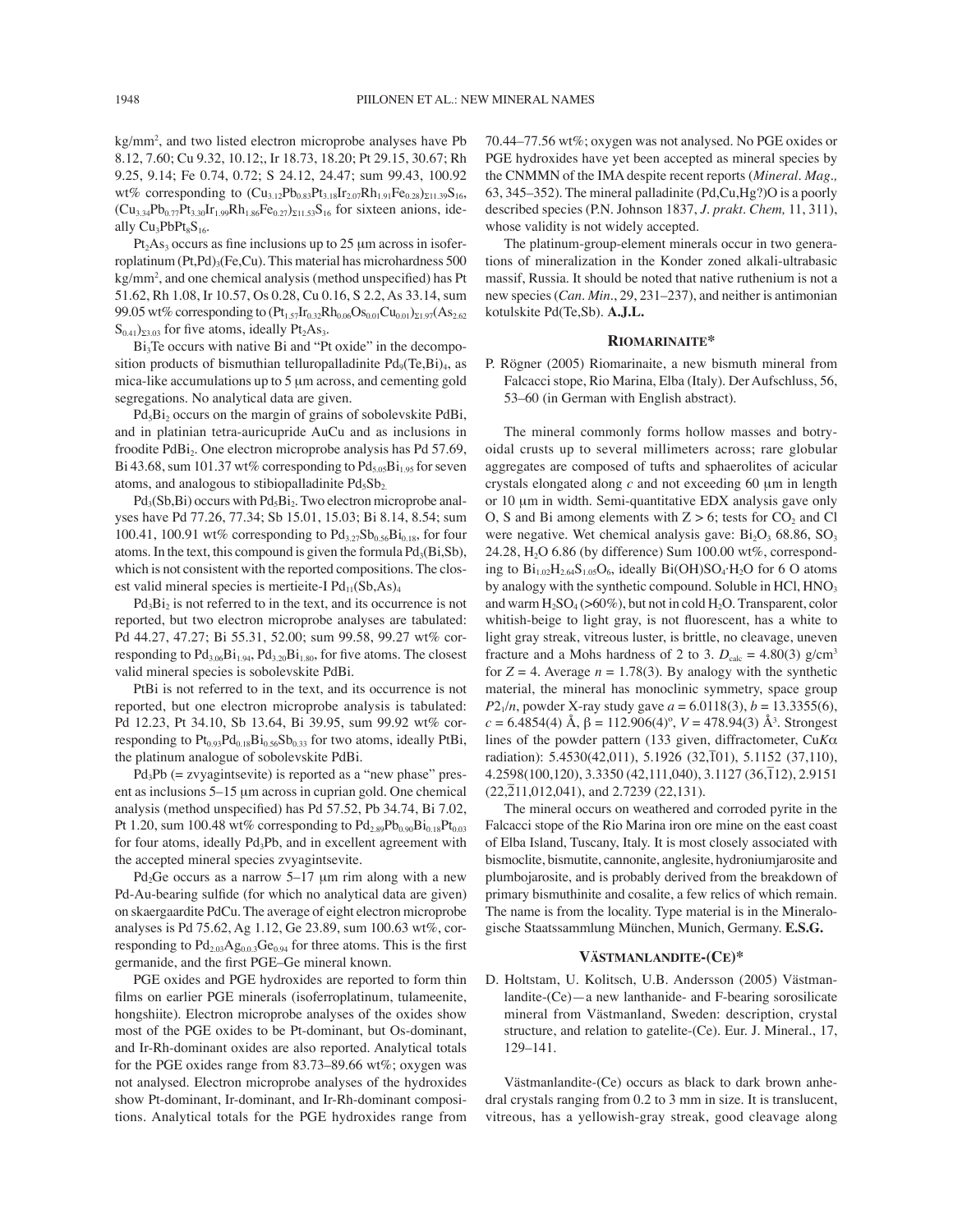{001}, uneven to conchoidal fracture and a Mohs hardness of 6. Västmanlandite-(Ce) is biaxial positive with  $\alpha = 1.781(4)$  $β_{\text{calc}} = 1.792$ , γ = 1.810(4),  $2V_{\alpha} = 75(5)^{\circ}$ , strong dispersion *r* > *v*, strongly pleochroic with  $X =$  pale yellow,  $Y =$  reddish brown,  $Z =$  dark brown,  $Z \sim Y > X$  (orientation unknown). Chemical analyses (WDS, average of three analyses) gave  $La<sub>2</sub>O<sub>3</sub> 13.65$ ,  $Ce<sub>2</sub>O<sub>3</sub> 23.90$ ,  $Pr<sub>2</sub>O<sub>3</sub> 2.07$ ,  $Nd<sub>2</sub>O<sub>3</sub> 6.28$ ,  $Sm<sub>2</sub>O<sub>3</sub> 0.42$ ,  $Gd<sub>2</sub>O<sub>3</sub> 0.15$ ,  $Dy_2O_3$  0.01,  $Ho_2O_3$  0.02,  $Er_2O_3$  0.00,  $Yb_2O_3$  0.02,  $Y_2O_3$  0.18, CaO 4.65, FeO 3.56, MgO 5.51, Al<sub>2</sub>O<sub>3</sub> 8.58, SiO<sub>2</sub> 26.61, P<sub>2</sub>O<sub>5</sub> 0.05, TiO<sub>2</sub>0.04, F 1.06, H<sub>2</sub>O 1.6, sum 97.91 wt%, corresponding to  $(Ce_{1.62}La_{0.93}Nd_{0.42}Pr_{0.14}Sm_{0.03}Y_{0.02}Gd_{0.01})_{23.17}Ca_{0.92}(Mg_{1.52})$  $Fe^{2+}_{0.18}Fe^{3+}_{0.37})_{\Sigma2.07}Al_{1.88}(Si_{4.94}P_{0.01})_{\Sigma4.95}O_{0.19}(OH)_{2}(F_{0.62}O_{0.38})$  based on 13 cations. The ideal formula for västmanlandite-(Ce) is  $(Ce, La)_{3}CaAl_{2}Mg_{2}[Si_{2}O_{7}][SiO_{4}]_{3}F(OH)_{2}, D_{calc} = 4.51(2)$  g/cm<sup>3</sup>,  $Z = 2$ . The Fe<sup>2+</sup>/Fe<sup>3+</sup> ratio was determined by <sup>57</sup>Fe Mössbauer spectroscopy and applied to the electron microprobe data. Single-crystal laser-Raman spectroscopy on västmanlandite-(Ce) indicates at least six different local environments for the OH groups with broad bands at 3671(sh), 3586, 3517, 3446, 3317, and  $33201 \text{ cm}^{-1}$ . The remainder of the spectrum is too complex, especially between  $1100$  and  $150$  cm<sup>-1</sup>, to attempt a complete assignment of bands.

The crystal structure of västmanlandite- $(Ce)$  was solved by direct methods and refined on  $F^2$  using a  $0.06 \times 0.07 \times 0.07$  mm crystal,  $R_1 = 0.0173$  for 2864 observed reflections with  $F_0$  $4\sigma(F_o)$ . Västmanlandite-(Ce) is monoclinic,  $P2_1/m$ ,  $a = 8.939(1)$ , *b* = 5.706(1), *c* = 15.855(2) Å, β = 94.58(1)°, *V* = 806.1(2) Å<sup>3</sup>, μ  $= 9.960$  mm<sup>-1</sup>. The strongest lines on the X-ray powder diffraction pattern (diffractometer, Cu*K*α radiation, 55 observed lines given) include 15.81(16,001ñ ), 3.503(20,210), 2.9831(100,114),  $2.6852(13,12\bar{1})$ ,  $2.6250(19,31\bar{1})$ , and  $2.1874(15,40\bar{2})$ . The crystal structure of västmanlandite-(Ce) is nearly isotypic to that of gatelite-(Ce), ideally  $Ce_3CaAl<sub>2</sub>AlMg[Si<sub>2</sub>O<sub>7</sub>][SiO<sub>4</sub>]<sub>3</sub>O(OH)<sub>2</sub>$ , although has a different space group and unit cell. It can be described as a regular dollaseite-(Ce)-törnebohmite-(Ce) polysome and can be transformed to gatelite-(Ce) cell by the matrix  $(200,0\overline{10},101)$ . Continuous weak streaking parallel to  $c^*$  at  $a^*/2$ in the diffraction patterns, along with the presence of two pairs of mirror-related, disordered atoms (Ce3/Ce3′ and O15/O15′), suggests that the structure is only an average. There is no solid solution series between västmanlandite- $(Ce)$  and gatelite- $(Ce)$ due to limited  $AI \leftrightarrow Mg$  substitution. However, chemical and structural data suggest the presence of a second end-member with a dominance of  $Fe<sup>3+</sup>$  and the västmanlandite-(Ce) structure.

Västmanlandite-(Ce) was discovered from the lanthanide mineral deposits in Västmanland county, Bergslagen mining region, south-central Sweden. Holotype material is from a now abandoned Fe mine, the Malmkärra deposit, which consists of disseminated magnetite-amphibole skarn replacements in marble. At Malmkärra and associated, similar deposits (Bastnäs, Ostanmossa) it is associated with fluorbritholite-(Ce), a blue-green serpentine mineral, tremolite, dolomite, and magnetite. Accessory phases include arsenopyrite, bastnäsite-(Ce), bismuthinite, cerite-(Ce), chalcopyrite, dollaseite-(Ce), ferriallanite, gadolinite-(Ce), molybdenite, pyrite, talc, and zircon. From petrographic evidence, it is thought to be the product of secondary reactions involving fluorbritholite- $(Ce)$  and tremolite with an addition of Al from other sources. The name is for Västmanland, the

county where the majority of the lanthanide deposits are found. Type material has been deposited in the mineral collection of the Swedish Museum of Natural History, Stockholm, Sweden (catalog no. 01+0081).

**Discussion:** There are large discrepancies between the observed and calculated intensities in the powder X-ray diffraction pattern; no explanation for these differences is given by the authors. In the manuscript, the mineral is given as biaxial negative. Taking into consideration the information given, the mineral is actually biaxial positive and this has been corrected in the abstract. **P.C.P.**

## **VURROITE\***

A. Garavelli, N.N. Mozgova, P. Orlandi, E. Bonaccorsi, D. Pinto, Y. Moëlo, Y.S. Borodaev (2005) Rare sulfosalts from Vulcano, Aeolian Islands, Italy. VI. Vurroite,  $Pb_{20}Sn_2(Bi,As)_{22}S_{54}Cl_6$ , a new mineral species. Can. Mineral., 43, 703-711.

The mineral occurs as acicular crystals up to 400  $\mu$ m long, which generally form fibrous aggregates. The crystals are silvergray with a metallic luster, with the following properties not given: tenacity, microhardness, *H*, opacity, streak, and fracture or cleavage. Under reflected light, the mineral is white with no observable pleochroism or bireflectance, and weak anisotropy. An average of twelve electron microprobe analyses gave Sn 1.60, Pb 40.92, Tl 0.06, Bi 28.30, As 8.38, S 18.28, Se 0.18, Cl 1.85, Br 0.24, sum 99.81 wt%, corresponding to  $Pb_{18.95}Sn_{1.30}$  $Bi_{12.99}As_{10.73}Tl_{0.03}S_{54.71}Se_{0.22}Cl_{5.00}Br_{0.29}$  for 44 cations, ideally  $Pb_{20}Sn_2(Bi, As)_{22}S_54Cl_6$ . Reflectance values (in air, polarization perpendicular to elongation, SiC standard) are 34.25 (470 nm), 32.95 (546 nm), 32.60 (589 nm), and 31.05 (650 nm).  $D_{\text{calc}} =$ 6.182 for the empirical formula,  $6.149$  g/cm<sup>3</sup> for the idealized formula  $Pb_{20}Sn_2(Bi_{12}As_{10})_{222}S_54Cl_6$  and  $Z = 8$ .

Single crystal X-ray structure study of synchrotron data revealed the unit cell to be orthorhombic, space group *F*2*mm*, *a* = 45.824(6), *b* = 8.368(2), *c* = 53.990(6) Å, *V* = 20702(6) Å3 , with a strong *C*-centered subcell:  $a = 22.912(3), b = 4.184(1),$  $c = 26.995(3)$  Å,  $V = 2587.8(8)$  Å<sup>3</sup>. The structure refinement (in prep.) is consistent with possible twinning and the true symmetry of the mineral may be monoclinic. Powder diffraction data were collected with a Gandolfi camera (114.6 mm, Cu*K* $\alpha$  radiation) and yielded refined unit cell parameters  $a =$ 45.836(9), *b* = 8.386(2), *c* = 53.97(1) Å, *V* = 20743(7) Å3 , and the strongest lines: 4.27(20,10.0.4), 3.71(45,12.0.4), 3.34(80,822), 3.17(60,826), 3.02 (25,10.2.4), 2.85(80,16.0.2), 2.69(80,12.2.6), 2.55(20,10.2.12), 2.24(35,8.2.18), 2.17(60,18.2.2), 2.10(70,040), 2.07(100,18.2.8), 2.04(50,20.0.12), 1.917(30,6.2.24), 1.846(20,8.4.10), 1.777(40,10.0.28), 1.707(35,26.0.8), 1.619(20,18.4.0), 1.584(15,10.0.32). Kirkiite Pb<sub>10</sub>Bi<sub>3</sub>As<sub>3</sub>S<sub>19</sub> is the only other sulfosalt with essential Pb, Bi and As.

The mineral occurs in an assemblage of Pb-Bi sulfosalts encrusting high temperature (400–600 °C) fumaroles on the rim and inner slope of the La Fossa crater of Vulcano Island, Italy (type locality). It is intimately admixed with bismuthinite, lillianite, kirkiite, heyrovskýite, galena and sulfochlorides of Pb and Bi. The name honors Filippo Vurro, Professor of Mineralogy at the University of Bari and specialist in the mineralogy and geochemistry of modern volcanic deposits. Type material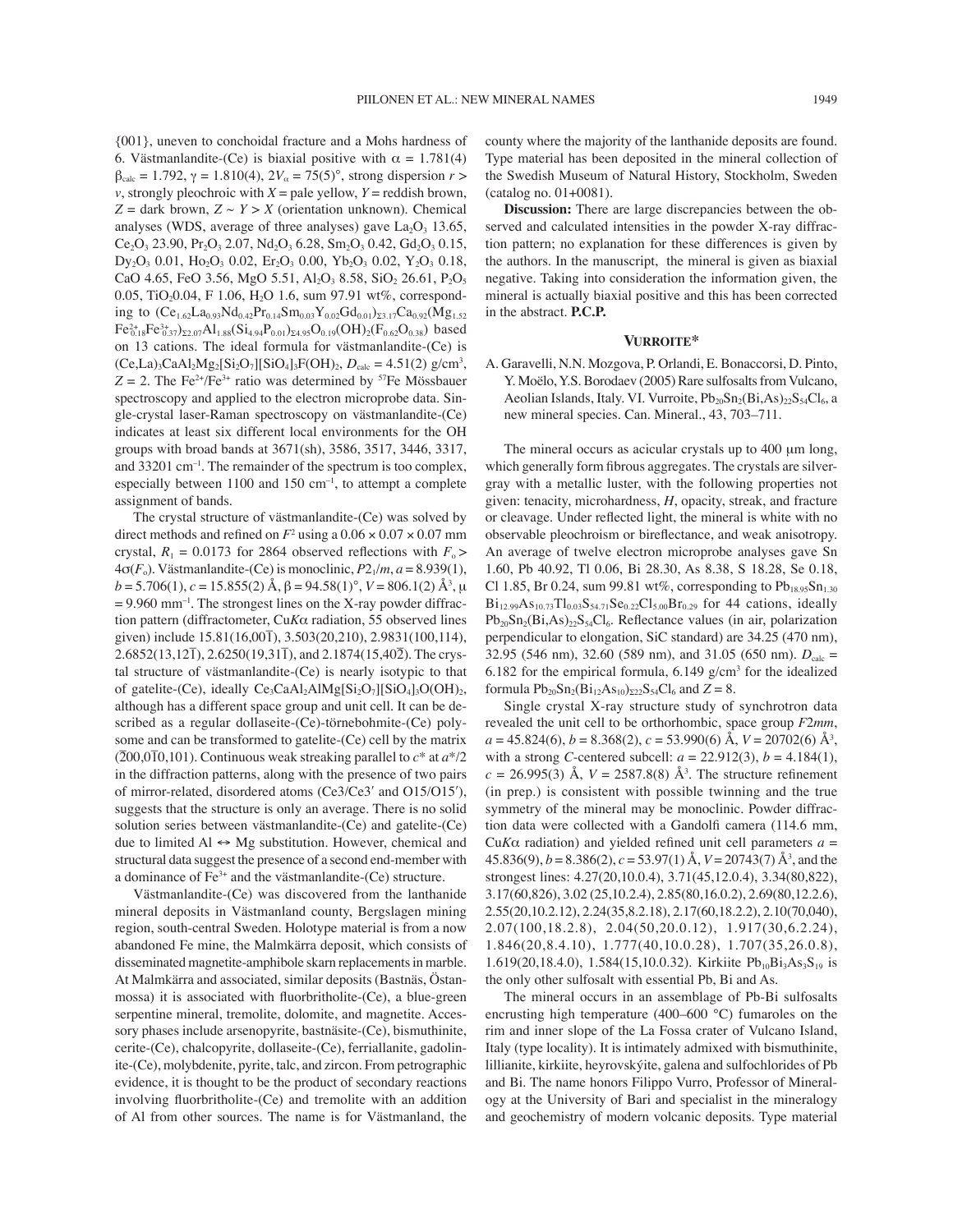is deposited in the mineralogical museum of the University of Bari, catalog number 6/nm.

**Discussion.** Space group *F*2*mm* is a non-standard setting of space group *Fmm*2. **A.J.L.**

#### **YAZGANITE\***

H. Sarp, R. Černý (2005) Yazganite, NaFe<sup>3</sup><sup>+</sup><sub>2</sub>(Mg,Mn)(AsO<sub>4</sub>)<sub>3</sub>· H2O, a new mineral: its description and crystal structure. Eur. J. Mineral., 17, 367-373.

Yazganite occurs as masses and aggregates of euhedral prismatic crystals up to  $2 \times 3 \times 10$  mm. Crystals are elongate parallel to *c*, flattened on  $\{010\}$  with forms  $\{010\}$ ,  $\{100\}$ ,  $\{110\}$ ,  $\{131\}$ ,  ${111}$ , and  ${311}$ . No cleavage or parting is observed. Yazganite is brown or brown-black, slightly metallic, translucent, has an adamantine luster and a bright brown to yellow-gray streak. It is brittle with a conchoidal fracture, a Mohs hardness of 5, is non-fluorescent and not soluble in HCl. The mineral is biaxial negative,  $\alpha = 1.870(2)$ ,  $\beta = 1.897(2)$ ,  $\gamma = 1.900(2)$ ,  $2V_{obs} = 35(2)^\circ$ ,  $2V_{\text{calc}} = 36.5(3)$ °, strong dispersion  $r < v$ , with X  $\land a = 5^\circ$ , Y =  $b, Z \wedge c = 17^\circ$ .

Electron microprobe analyses (average of 5 analyses) gave Na<sub>2</sub>O 5.10, MgO 4.12, MnO 3.70, ZnO 0.30, Fe<sub>2</sub>O<sub>3</sub> 27.20,  $As<sub>2</sub>O<sub>5</sub> 56.94, H<sub>2</sub>O 2.64$  (by difference), sum 100.00 wt%, corresponding to an empirical formula, based on 12 O atoms, of  $Na_{0.99}Fe^{3+}{}_{2.05}(Mg_{0.61}Mn_{0.32}Zn_{0.02})_{\Sigma 0.95}As_{2.99}O_{12}\cdot 0.88H_2O.$  The ideal formula is  $NaFe^{3+2}(Mg, Mn)(AsO<sub>4</sub>)<sub>3</sub>·H<sub>2</sub>O, D<sub>meas</sub> = 4.18(2) g/cm<sup>3</sup>,$  $D_{\text{calc}} = 4.182(1)$  g/cm<sup>3</sup>,  $Z = 4$ . The IR spectrum of yazganite contains absorption bands at 3400, 1630, 1110, 940, 880, 800, 745, 665, 555, 505, 400, and 335 cm<sup>-1</sup>.

The structure of yazganite was solved and refined on a 0.30  $\times$  0.25  $\times$  0.10 mm single crystal,  $R_1$  = 0.029 for 1528 unique reflections. Yazganite is monoclinic,  $C2/c$ ,  $a = 12.181(1)$ ,  $b =$ 12.807(1), *c* = 6.6391(5), β = 112.441(9)°, *V* = 957.2(2) Å<sup>3</sup>, μ  $= 13.93$  mm<sup>-1</sup>. The strongest lines in the powder X-ray diffraction pattern (Guinier-Hägg camera,  $CuK\alpha_1$  radiation, 33 lines given) include 6.400(20,020), 5.630(20,200), 3.766(15,311),  $3.575(30, \overline{1}31)$ ,  $3.202(40,040)$ ,  $2.780(100,240)$ ,  $2.611(40, \overline{1}32)$ , and 1.645(15,370). Yazganite is a variation of the johillerite structure and part of the allaudite group. It consists of zigzag chains of edge-sharing  $M^{(2+,3+)}O_6$  octahedra along [10<sup>T</sup>] which are interconnected by  $AsO<sub>4</sub>$  tetrahedra into (101) sheets. The structure contains two channels parallel to [001] which host (1) a water molecule which is fixed by hydrogen bonds, and (2) Na<sup>+</sup>; both channels are fully ordered. Yazganite is the first hydrated member of the allaudite group.

Yazganite was discovered in fissures 1 m thick in porphyric andesite from the Erciyes volcanic complex, 10 km south of the prefecture of Kayseri, near Hisarcik, Kiranardi, Turkey. The Erciyes stratovolcano is composed of calc-alkaline basaltic andesite and dacite lavas with intercalated pyroclastics. Yazganite is associated with cassiterite, hematite, magnetite, orpiment, realgar, and tridymite. It most likely has a hydrothermal origin. The mineral is named for Dr. Evren Yazgan (b. 1943), a geologist in Turkey who worked in this region. Type material is deposited at the Department of Mineralogy, Natural History Museum of Geneva, Switzerland (catalog no. 478.188). **P.C.P.**

## **ZINCOLIBETHENITE\***

R.S.W. Braithwaite, R.G. Pritchard, W.H. Paar, R.A.D. Pattrick (2005) A new mineral, zincolibethenite, CuZnPO<sub>4</sub>OH, a stoichiometric species of specific site occupancy. Mineral. Mag., 69, 145-153.

The mineral occurs as bright blue-green, transparent, prismatic crystals < 1 mm long, which are terminated by domes or prisms. On other specimens, zincolibethenite forms translucent green to blue-green, compact, radiating spherical clusters  $\sim 1$  mm in diameter, along with aggregates of clusters in which individual crystals cannot be distinguished. Zincolibethenite has a cleavage perpendicular to the crystal length and a Mohs hardness of 3.5. It is biaxial negative,  $\alpha = 1.660$ ,  $\beta = 1.705$ ,  $\gamma = 1.715$ ,  $2V_{\text{scale}} = 49^{\circ}$ , dispersion  $r \lt v$ , medium, and pleochroism is absent.

Electron microprobe analyses (EDS, average of 15 analyses on 3 grains) gave 32.55 CuO, 34.48 ZnO, 29.33  $P_2O_5$ , 3.63 H<sub>2</sub>O, sum 99.99 wt%, corresponding to  $Cu<sub>0.987</sub>Zn<sub>1.022</sub>(P<sub>0.997</sub>O<sub>4</sub>)OH$ . The simplified formula is CuZnPO<sub>4</sub>OH for  $Z = 4$  and a  $D_{\text{calc}}$  of 3.972 g/cm3 . The infrared spectrum of zincolibethenite contains bands at  $3510m$  (O-H stretching),  $1055vs$  and  $970$  (PO<sub>4</sub>  $v_3$  antisymmetric stretching), 855m and 828wm (Zn-O-H bending), 633ms (metal-O stretching), 602m (metal-O stretching), 558m (PO4 *v*<sup>4</sup> bending),  $525w$  and  $495$  (metal-O stretching), and  $450w$  cm<sup>-1</sup> (PO<sub>4</sub>  $v_2$  bending) where s = strong, m = medium, w = weak, and  $v = \text{very.}$ 

The crystal structure of zincolibethenite was solved on a 0.025 × 0.015 × 0.015 mm single crystal using a Nonius Kappa CCD diffractometer at 293(2) K. The structure was refined on  $F^2$  to  $R_1$ = 0.0525, resulting in an orthorhombic cell, *Pnnm*, *a* = 8.3263(3), *b* = 8.2601(3), *c* = 5.8771(2) Å, *V* = 404.520(2) Å3 . The strongest lines on the powder X-ray diffraction pattern (diffractometer, radiation not given, 28 lines given) include 5.8676(39,110), 4.7937(100,011), 3.6993(22,120), 2.9351(33,220), 2.6325(47,310), 2.4049(19,311), 2.3040(18,320), and 1.6892(11,042). Zincolibethenite is isostructural and forms a solid solution with libethenite. In zincolibethenite, Cu and Zn are completely ordered, with  $Cu<sup>2+</sup>$  occupying the Jahn-Teller distorted 6-coordinated site and  $Zn^{2+}$  occupying a 5-coordinated site. Cu-Zn substitution is limited by the fact that Zn will not enter into the distorted 6-coordinated site. Synthesis experiments using Zn-rich solutions resulted in a mixture of zincolibethenite and hopeite, confirming the limited Cu-Zn substitution in the solid solution series.

Zincolibethenite was discovered as far back as 1908 on material from the Broken Hill mines, Northern Rhodesia (now Kabwe, Zambia). It occurs on spongy "limonite" gozzan which is sometimes encrusted by hopeite or tarbuttite crystals. Zincolibethenite is thought to have formed from a Zn-rich cupriferous fluid which possibly originated from the late-stage alteration of tarbuttite. The name is for its relationship to libethenite. Type material has been deposited in the collections of the Institut für Mineralogie, Universität Salzburg, Austria, the Royal Scottish Museum, and the Natural History Museum, London.

**Discussion.** Details concerning the structure determination, including bond lengths, etc., are not given. A discussion of the structure is also not provided. **P.C.P.**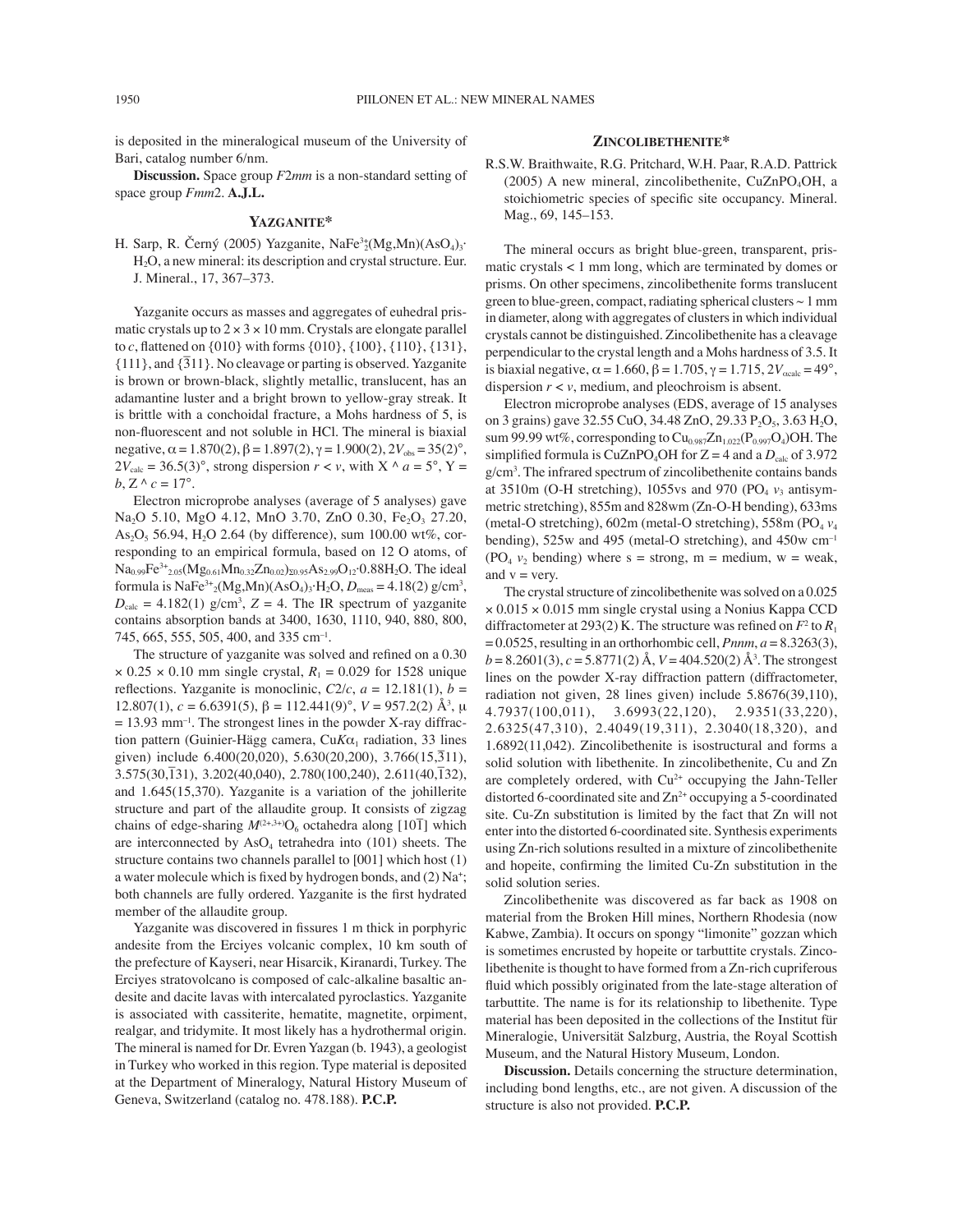## **NEW DATA**

## **AGARDITE\***

R.L. Frost, A.R. McKinnon, P.A. Williams, K.L. Erikson, M.L. Weier, P. Leverett (2005) Studies of natural and synthetic agardites. N. Jahrb. Mineral. Abh., 181, 11-19.

Natural agardite-(Ce) and a potentially new species with the formula  $[(A1, Nd, REE)Cu<sub>6</sub>(AsO<sub>4</sub>)<sub>3</sub>(OH)<sub>6</sub>·3H<sub>2</sub>O]$  has been discovered at Cobar, New South Wales, Australia. The mineral occurs as sky blue, fine, hexagonal needles which form small, flat sprays and masses of randomly-oriented needles which range in length from 2 to 10 µm, with 500 µm as the maximum. It occurs with oxidized arsenopyrite, chenevixite, olivenite and segnitite. A set of pure end-member, fully-hydrated agardites with the general formula  $ACu_6(AsO_4)_2(OH)_6.3H_2O$ , where  $A =$  rare earth element, was synthesized to determine the effects of REE size on the cell parameters, as well as to determine the effects of substitution on the mid-IR and near-IR spectra. Results indicate that a correlation exists between the effective ionic radius of the REE<sup>3+</sup> in the M site and the unit cell size for each pure end-member agardite. The IR OH-stretching region contains found bands at 3568, 3489, 3382, and  $3290 \text{ cm}^{-1}$ , the former two which are attributed to the stretching mode of the OH units and the latter two to  $H_2O$  stretching vibrations. Near-IR spectra shows a series of bands assigned to the first overtones of the OH fundamentals: 7242, 7007, 6809, 6770, and 6579 cm<sup>-1</sup>. Bands assigned to  $H_2O$  combination modes include 5200, 5173, 5082, and 4837 cm<sup>-1</sup>. **P.C.P.** 

## **HEINRICHITE, META-URANOCIRCITE I, URANOCIRCITE, URANOSPINITE, METAHEINRICHITE**

A.J. Locock, P.C. Burns, T.M. Flynn (2005) Structures of strontium- and barium-dominant compounds that contain the autunite-type sheet. Can. Mineral., 43, 721-733.

Single-crystal X-ray structure study of synthetic heinrichite  $(R_1 = 0.043)$ , Ba[(UO<sub>2</sub>)(AsO<sub>4</sub>)]<sub>2</sub>(H<sub>2</sub>O)<sub>10</sub>, and meta-uranocircite I ( $R_1 = 0.052$ ), Ba[(UO<sub>2</sub>)(PO<sub>4</sub>)]<sub>2</sub>(H<sub>2</sub>O)<sub>7</sub> indicated that both are monoclinic, space groups  $P2/c$  and  $P2<sub>1</sub>$  respectively, with respective cell dimensions *a* 7.155(1), *b* 7.134(1) Å, *c* 21.290(3)  $\hat{A}$ , β = 104.171(5)°, *V* 1053.6(3)  $\hat{A}$ <sup>3</sup>, *Z* = 2, *D*<sub>calc</sub> 3.579 g/cm<sup>3</sup>, and *a* 6.943(2), *b* 17.634(6), *c* 6.952(2) Å, β = 90.023(7)°, *V* 851.2(5)  $\AA^3$ ,  $Z = 2$ ,  $D_{\text{calc}}$  3.876 g/cm<sup>3</sup>. Investigation (but not refinement) of synthetic uranocircite  $Ba[(UO<sub>2</sub>)(PO<sub>4</sub>)]<sub>2</sub>(H<sub>2</sub>O)<sub>10</sub>$ , yields crystal data *P*2/*c*, *a* 7.01, *b* 6.99, *c* 21.2 Å, β = 103.9°, *V* 1008.4  $\AA^3$ ,  $Z = 2$ ,  $D_{\text{calc}}$  3.45 g/cm<sup>3</sup>. On the basis of the isotypy of synthetic Sr[(UO<sub>2</sub>)(PO<sub>4</sub>)]<sub>2</sub>(H<sub>2</sub>O)<sub>11</sub> and Sr[(UO<sub>2</sub>)(AsO<sub>4</sub>)]<sub>2</sub>(H<sub>2</sub>O)<sub>11</sub> with synthetic autunite  $Ca[(UO<sub>2</sub>)(PO<sub>4</sub>)]<sub>2</sub>(H<sub>2</sub>O)<sub>11</sub>$ , crystal data are predicted for uranospinite:  $Ca[(UO<sub>2</sub>)(AsO<sub>4</sub>)]<sub>2</sub>(H<sub>2</sub>O)<sub>11</sub>$ , orthorhombic, space group *Pnma*, *a* 14.35 Å, *b* 20.66 Å, *c* 7.17 Å,  $V$  2125 Å<sup>3</sup>,  $Z = 4$ ,  $D_{\text{calc}}$  3.3 g/cm<sup>3</sup>. Similarly, by analogy with meta-uranocircite I, crystal data are predicted for metaheinrichite:  $Ba[(UO<sub>2</sub>)(AsO<sub>4</sub>)]<sub>2</sub>(H<sub>2</sub>O)<sub>7</sub>$ , monoclinic, space group  $P2<sub>1</sub>$ , *a* 7.08 Å, *b* 17.7 Å, *c* 7.09 Å,  $\beta = 90.02^{\circ}$ , *V* 889 Å<sup>3</sup>, *Z* = 2, *D*<sub>calc</sub> 4.0 g/cm<sup>3</sup>. The data resolve previous uncertainties about unit cells and the space-group assignments. **A.J.L.**

# **PLOMBIERITE (TOBERMORITE 14 Å)\***

E. Bonaccorsi, S. Merlino (2005) The crystal structure of tobermorite 14 Å (plombierite), a C-S-H phase. J. Am. Ceram. Soc., 88, 505-512.

The crystal structure of plombierite, the 14 Å, most hydrated phase in the tobermorite group, was determined using a combination of X-ray and synchrotron diffraction methods. A single crystal  $(0.04 \times 0.3 \text{ mm})$  of plombierite from Crestmore, Riverside county, California, was selected for the data collection. Preliminary studies were performed by Weissenberg and precession photographs which confirmed the occurrence of the known orthorhombic subcell. Single-crystal X-ray diffraction data were collected on a Nonius Kappa CCD diffractometer (only family reflections) and synchrotron data were collected at the Elettra synchrotron radiation facility ( $\lambda = 1$  Å;  $k = 2n + 1$  reflections). The two datasets were combined for the final refinement,  $R_1$  $= 0.152$  for 1291 reflections with  $F_{o} > 4\sigma(F_{o})$ . Order-disorder theory was applied to the crystal structure and two polytypes were observed, along with possible disordered sequences of layers, resulting in diffuse streaks along *c*\*. Only one of the polytypes was refined  $(MDO<sub>2</sub>)$  and is monoclinic,  $B11b$  (non-standard cell setting) with  $a = 6.735(2)$ ,  $b = 7.425(2)$ ,  $c = 27.987(5)$  Å,  $\gamma =$ 123.25(1)°,  $V = 1170.4(5)$  Å<sup>3</sup>,  $Z = 2$ ,  $D_{calc} = 2.23$  g/cm<sup>3</sup>,  $D_{meas} =$  $2.20 \text{ g/cm}^3$ . Characteristics of the other polytype, MDO<sub>1</sub>, were recognized but too weak and diffuse to be used in the refinement. The resultant crystal chemical formula for plombierite is  $Ca<sub>5</sub>Si<sub>6</sub>O<sub>10</sub>(OH)<sub>2</sub>·7H<sub>2</sub>O$ . The crystal structure of plombierite is comprised of complex layers consisting of sheets of 7-coordinated Ca sandwiched between wollastonite-like chains. The interlayer space contains both Ca and  $H_2O$ . Plombierite is similar to the so-called C-S-H(1) compound which is one of the main products of the binding process in Portland cement. **P.C.P.**

# **ERRATA**

A number of errors were discovered in the abstract for ankinovichite (*Am.Mineral.*, 90, p. 768). The corrected abstract is published here, with apologies to the authors.

#### **ANKINOVICHITE\***

V.Yu. Karpenko, L.A. Pautov, E.V. Sokolova, F.C. Hawthorne, A.A. Agakhanov, T.V. Dikaya, G.K. Bekenova (2004) Ankinovichite, the nickel analogue of alvanite, a new mineral from Kurumsak (Kazakhstan) and Kara-Chagyr (Krygyzstan). Zapiski Vseross. Mineral. Obshch. 133(2), 59-70 (in Russian, English abstract).

Ankinovichite is described from two localities-Kurumsak, Chimkent Oblast', Kazakhstan, and Mount Kara-Chagyr, Osh Oblast, Kyrgyzstan. The material from Kurumsak occurs as crusts of prismatic, pale green, elongate crystals up to 0.5 mm. The material from Mount Kara-Chagyr occurs as green to light blue, tabular, commonly elongate crystals 0.05 to 0.2 mm in length. The crystals often occur in aggregates, and are commonly twinned. Ankinovichite is brittle, with perfect (010) cleavage, Mohs